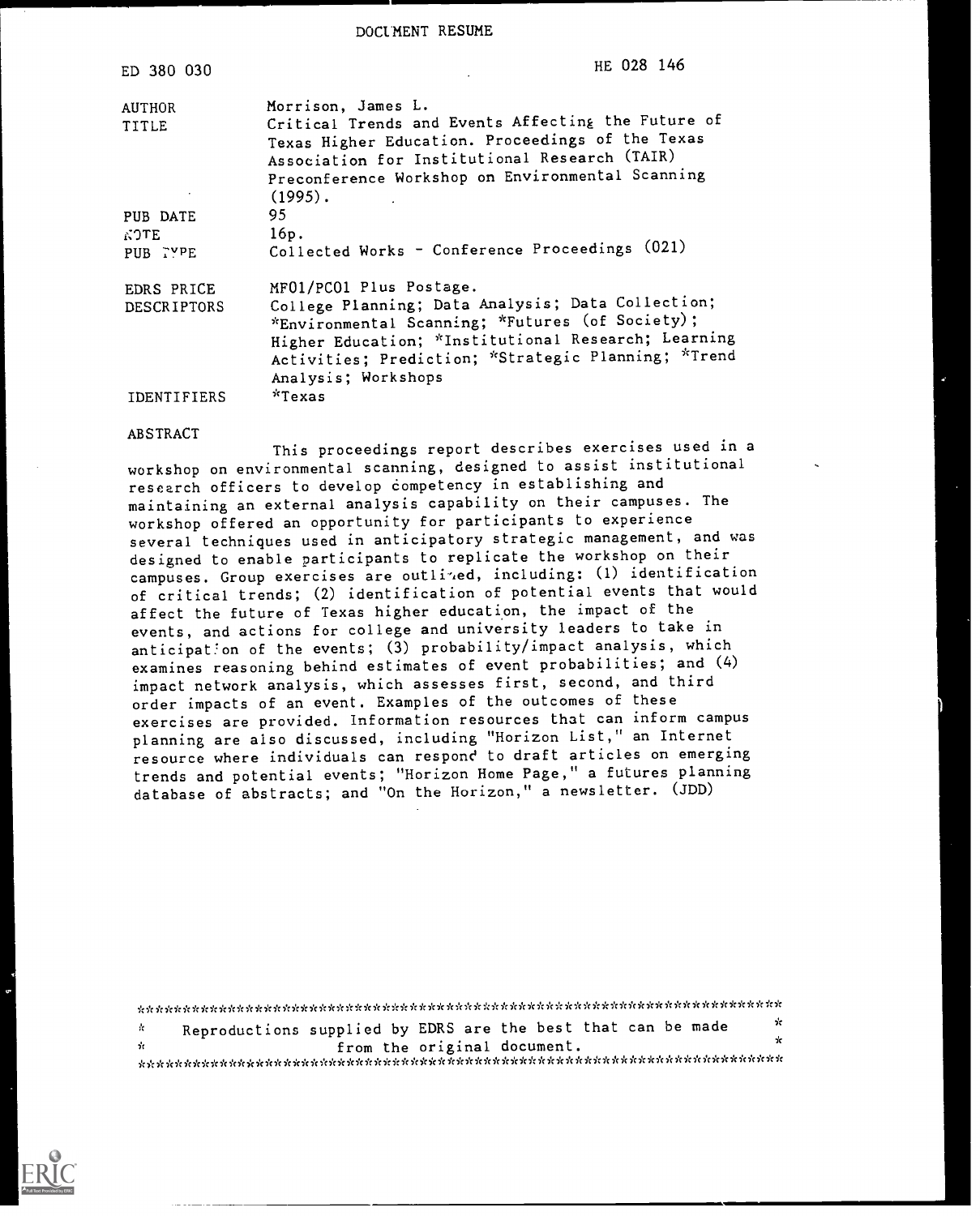# Critical Trends and Events Affecting the Future of Texas Higher Education

Proceedings of the 1995 TAIR Preconference Workshop on Environmental Scanning

> James L. Morrison Professor of Educational Leadership Editor, On the Horizon CB 3500 Peabody Hall University of North Carolina at Chapel Hill Chapel Hill, NC 27599 919 962-2517 morrison@unc.edu

# **BEST COPY AVAILABLE**

PERMISSION TO REPRODUCE THIS MATERIAL HAS BEEN GRANTED BY

James\_L. Morrison

TO THE EDUCATIONAL RESOURCES INFORMATION CENTER (ERIC)

US DEPARTMENT OF EDUCATION<br>'Y' centralism Besource's information<br>FDUCATIONAL RESOURCES INFORMATION

CENT!: R IFRICr lhrs document h.is been reproduced as received Irons the potion Of orclaniwation ...gumbo() II

U Minor chanties have howl made to improve reproductron quality

2

. Points of view or opinions stated in this document do nut necessarily represent official OERI position or policy

ED 380 030

NN CCO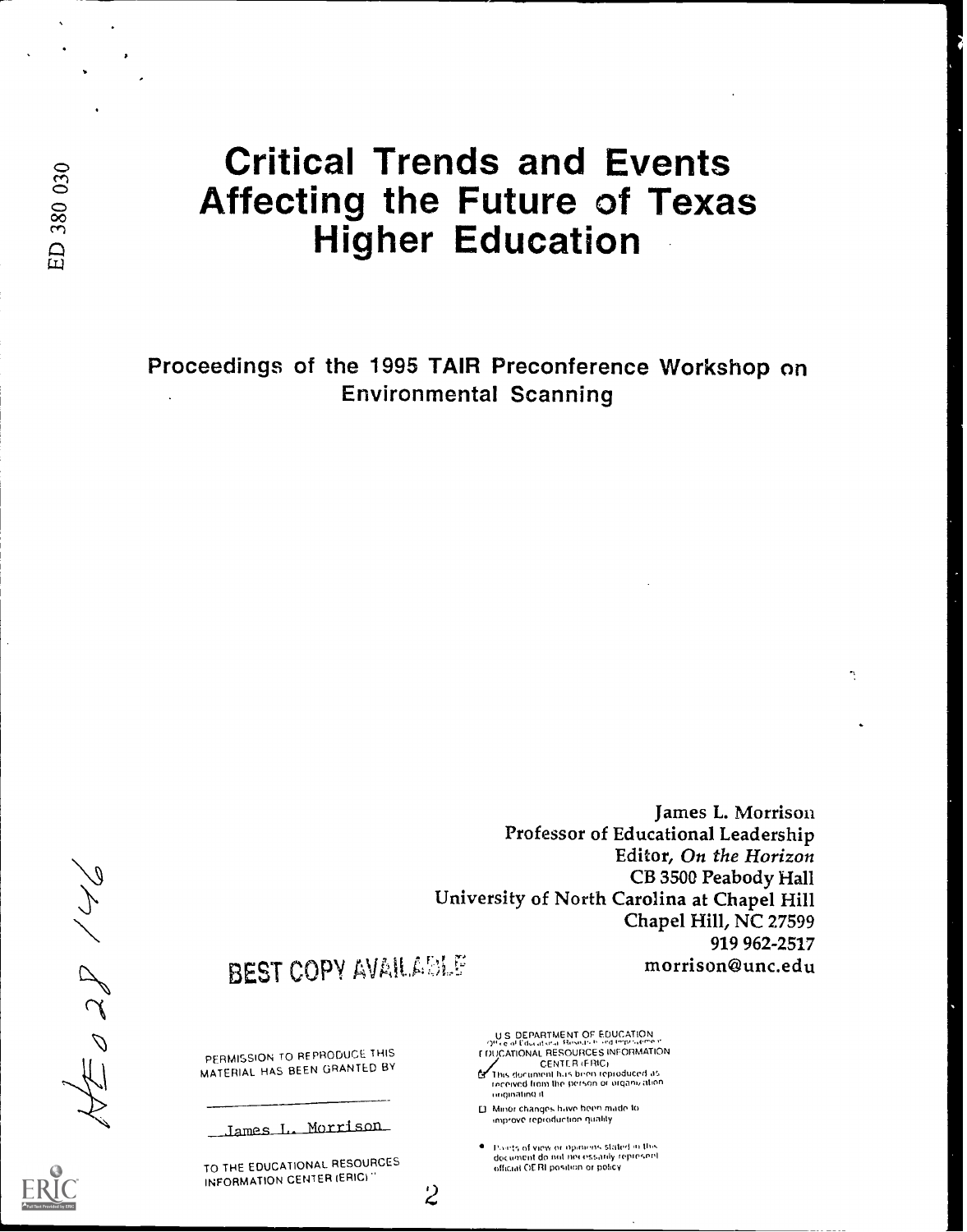# Critical Trends and Events Affecting the Future of Texas Higher Education: Proceedings of the 1995 TAIR Preconference Workshop on Environmental Scanning

# James L. Morrison University of North Carolina at Chapel Hill

We are being bombarded by tumultuous forces for change as we go into the 21st Century: Virtual classrooms, global communications, global economies, telecourses, distance learning, corporate classrooms, increased competition among social agencies for scarce resources, pressure for institutional mergers, state-wide program review and so on. In order to plan effectively in this environment, college and university leaders must be able to anticipate new developments on their organizations and curricular programs.

Offices of institutional research have traditionally obtained and analyzed data for organizational planning, focusing on internal performance indicators/trends. How prepared are institutional research offices to handle the requirements of external analysis?

The objective of TAIR's 1995 preconference workshop on environmental scanning was to assist IR officers to develop competency in establishing and maintaining an external analysis capability on their campuses. Although the description of how to do this is available in earlier publications (Morrison, 1992; Morrison & Mecca, 1989; Morrison, Renfro, and Boucher, 1984), the workshop offered an opportunity for participants to experience using several techniques (e.g. critical trend and potential event identification and forecasting events and their impacts) used in anticipatory strategic management. Moreover, the intent was that this experience would enable participants to replicate the workshop on their campuses.



3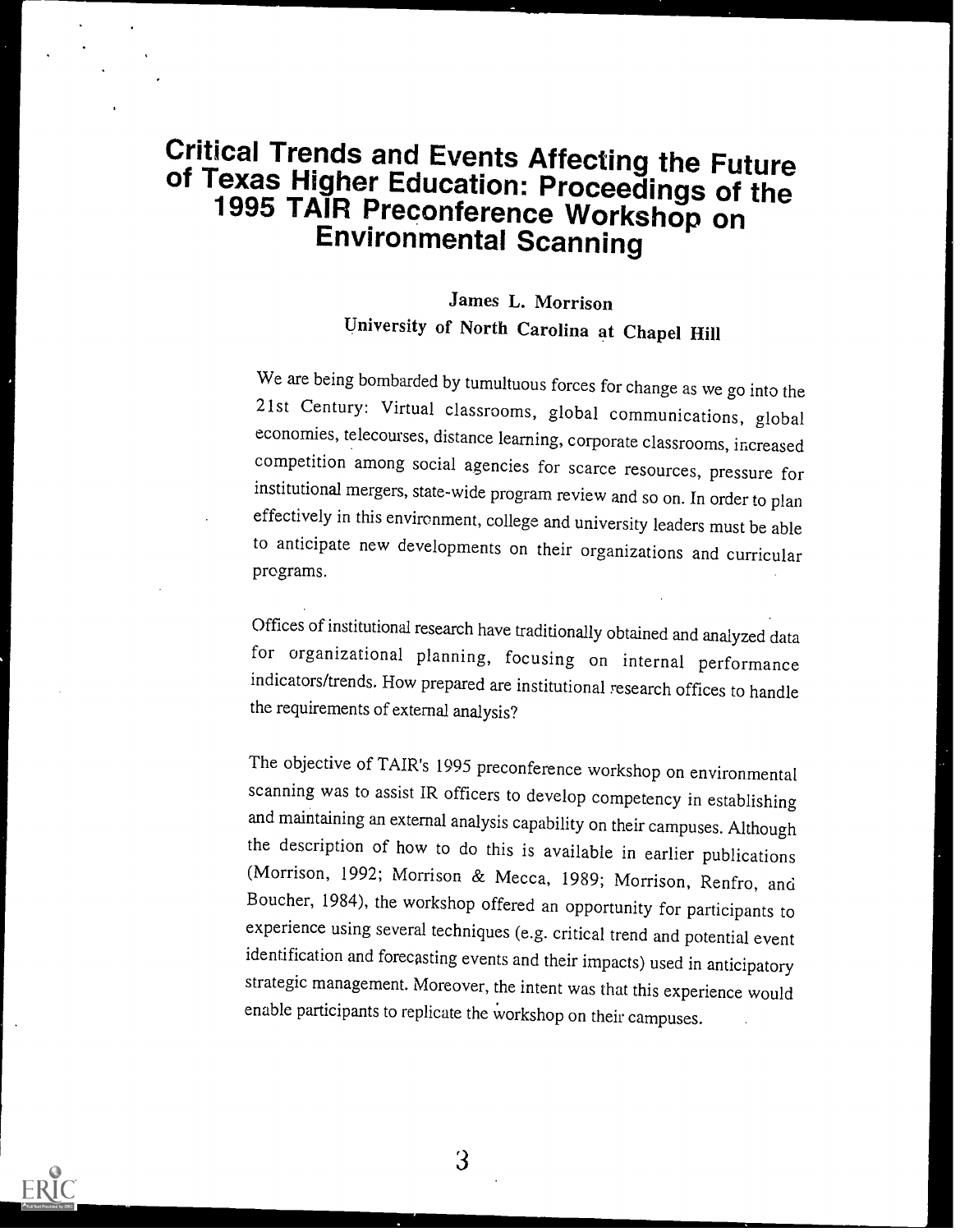This is a report of the proceedings of the preconference workshop on environmental scanning. It is intended to summarize the outcomes of exercises, put these exercises in context, so that you may use them as a guide in conjunction with the references cited above when you implement a similar workshop on your campus.

# Trends

Trends define the context within which organizations function. Therefore, it is important to identify critical trends, particularly those that are emerging, forecast their future direction, derive their implications for effective planning, and construct plans to take advantage of the opportunities they offer or ameliorate their consequences if they may negatively impact community college education. In trend identification, it is important to look widely in the social, technological, economic, environmental, and political sectors, locally, regionally, nationally, and internationally.

Therefore, the first exercise was to identify critical trends that defined the context within which Texas higher education functions. Participants were formed into three groups; each group had 25 minutes to identify critical trends, then 5 minutes to select the five most critical ones. The preliminary list included the following:

- 1. Technological demands
- 2. Limited resources
- 3. Changing population demographics
- 4. Increased demand for accountability
- 5. Maintaining quality
- 6. Pressure to merge institutions
- 7. Pressure for inter-institutional cooperation
- 8. Increased "school to work" demands
- 9. Electronic university
- 10. Distance education
- 11. Lifelong education
- 12. Multiple careers
- 13. Political conservatism

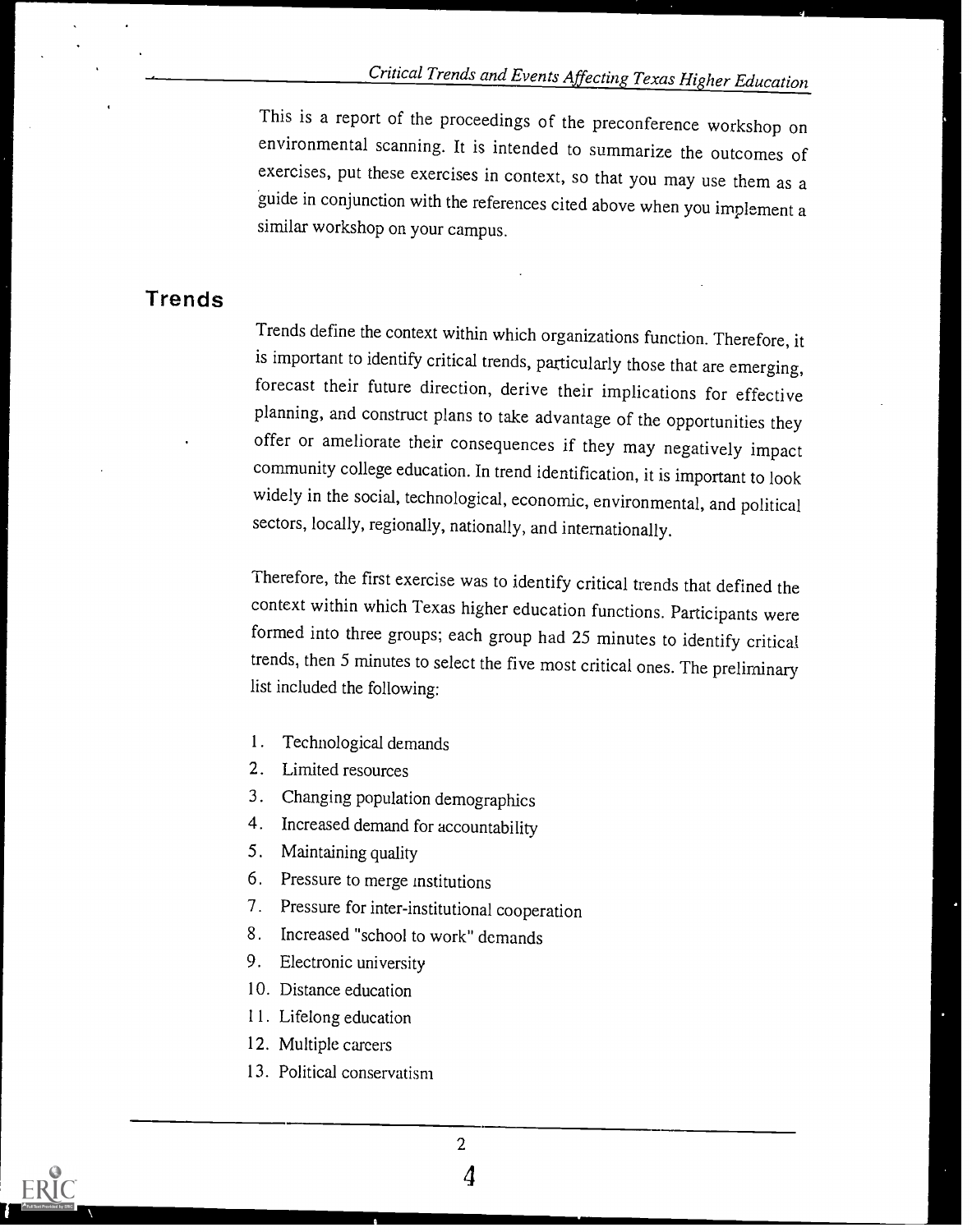- 14. Greater competition for resources
- 15. Internationalization of education

This was a "first cut" at trend identification, and allowed me to make several points. First, it is important to break trends into basic elements in order to use them for data collection. For example, "changing population demographics" can be broken down into ethnic identification (Hispanic, black, Asian), gender, and median age, or some combination of the above. Such breakdowns facilitate data collection.

However, participants were encouraged not to initially focus on the specific wording of trends when conducting a trend identification exercise. Rather, the intent is to capture the thinking of senior leaders on campus; cleanup of the language can come later.

# Events

Events are unambiguous and confirmable; when they occur, the future is different. Event identification and analysis is critical in anticipatory organizational planning. The event exercise focused on the following tasks:

1. Identifying potential events that, if they occurred, would affect the future of Texas higher education

- 2. Selecting the top five most critical events
- 3. Specifying the signals of each of the five most critical events
- 4. Forecasting the probability and the impact (both positive and negative) of one of these events

5. Recommending actions for college and university leaders in anticipation of these events

# Event Analysis

# Identification of Most Critical Events and Their Signals

The most critical events and their signals are specified below:

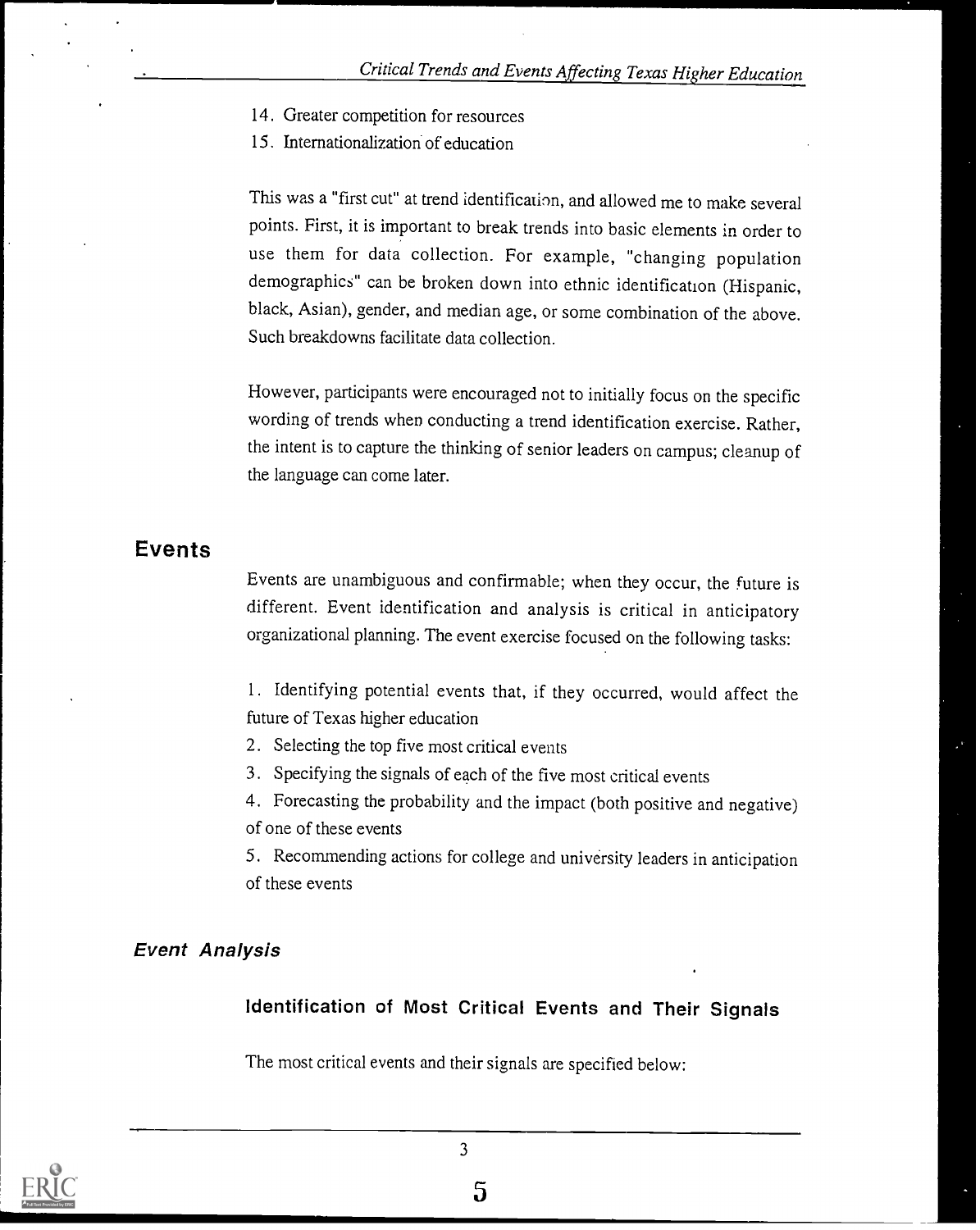- 1. Distance education becomes the norm in Texas higher education:
	- a. Gore's push for the information highway
	- b. Texas institutions already share libraries
	- c. NSF grant to the coordinating board
	- d. 75% of Texas institutions have satellite downlinks
	- e. Texas A&M/UT networks
- 2. Texas Higher Education Coordinating Board disbanded
	- a. Reports in media
	- b Proposed legislation
	- c. Strength of SDICC/TECWE
- 3. Department of Educat.on disbanded
	- a. Proposed by Newt Gingrich
	- b. 1994 election
	- c. Probability of Republican president high in 1996
- 4. Regional accreditation abolished
	- a. The Texas Higher Education Coordinating Board/SPRE student right to know
	- b. No replacement for COPA
	- c. Universities dropping out of SACS
- 5. Instantaneous feedback and assessment of higher education (vox populi)
	- a. information superhighway
	- b. electorate discussion groups
	- c. growth in K-12 home/private schooling in
	- d. vocalization by industry of displeasure with training
	- e. push for i.e. structures
- 6. All Texas colleges and universities have access to Internet
	- a. Expressed desire by the legislature
	- b. THECB makes Perkins funds available.
	- c. Increased awareness of the value/necessity of Internet access by faculty/staff

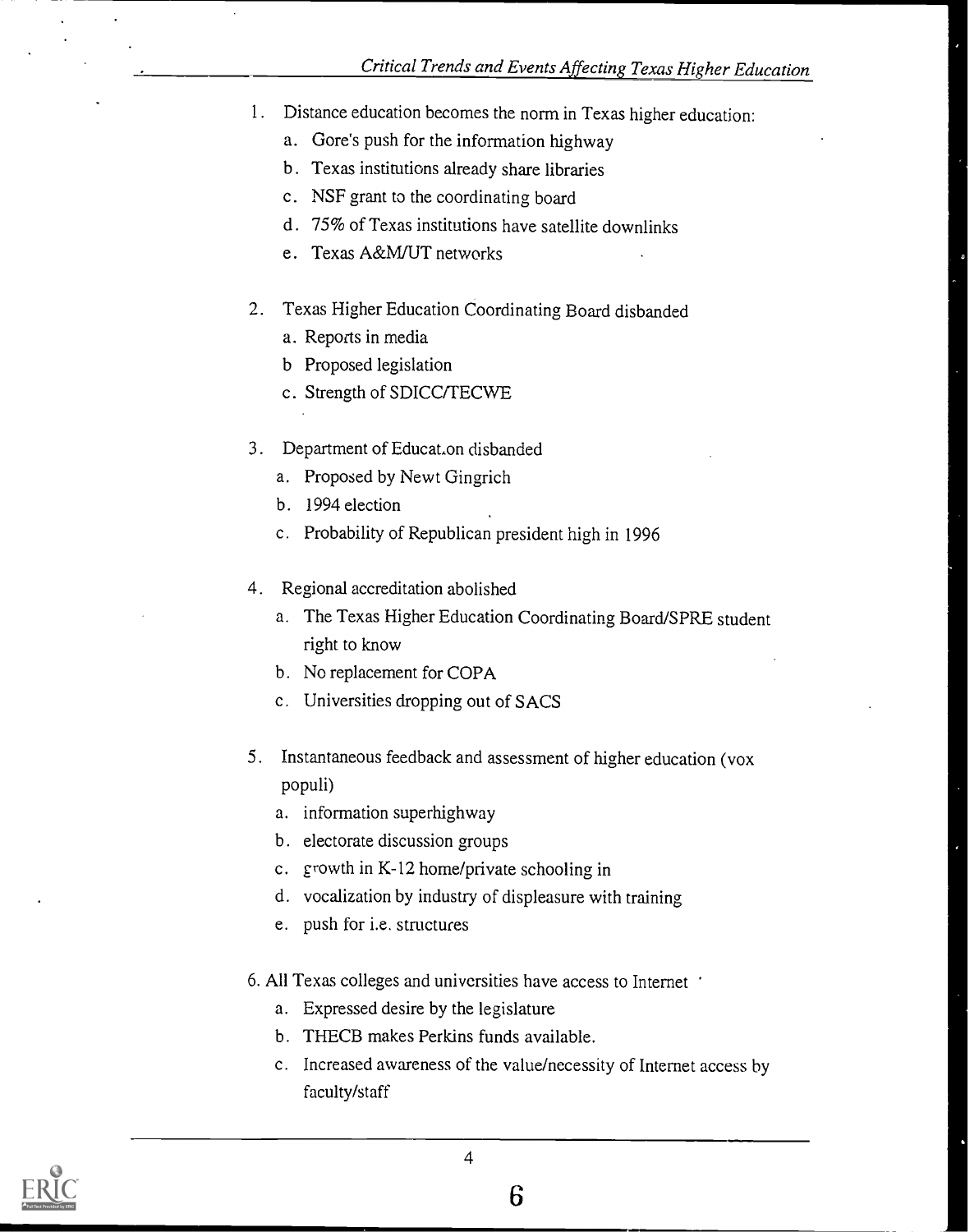- 7. Funding for student loans reduced 50%
	- a. Move by federal government to decentralize; cut student funding budgets
- 8. Student exchange program initiated between Texas and Mexico
	- a. NAFTA
	- b. Pressure for diversity
	- c. Already available (10% resident tuition in Texas)
- 9. Vocational education responsibility moved to another agency a. Political. pressure in state government.
- 10. Reduction in funding by LBB
	- a. Reallocation. of funding to other state agencies than higher ed.
- 11. All colleges becoming part of UT or Texas A&M system
	- a. History
	- b. Need to maximize resources
	- c. Need to eliminate duplication of services
- 12. Pell grants eliminated
	- a. President Clinton desires it
	- b. SPRE in place
	- c. Need for budget cuts to balance budget
- 13. Performance-based funding mandated
	- a. Permanent measures in place in colleges and universities
	- b. Standardized test scores down
	- c. State IE committee
	- d. Other groups
- 14. Public school systems go commercial
- 15. Fiber optics linkages available to everybody
	- a. SW Bell discuss w/govern.

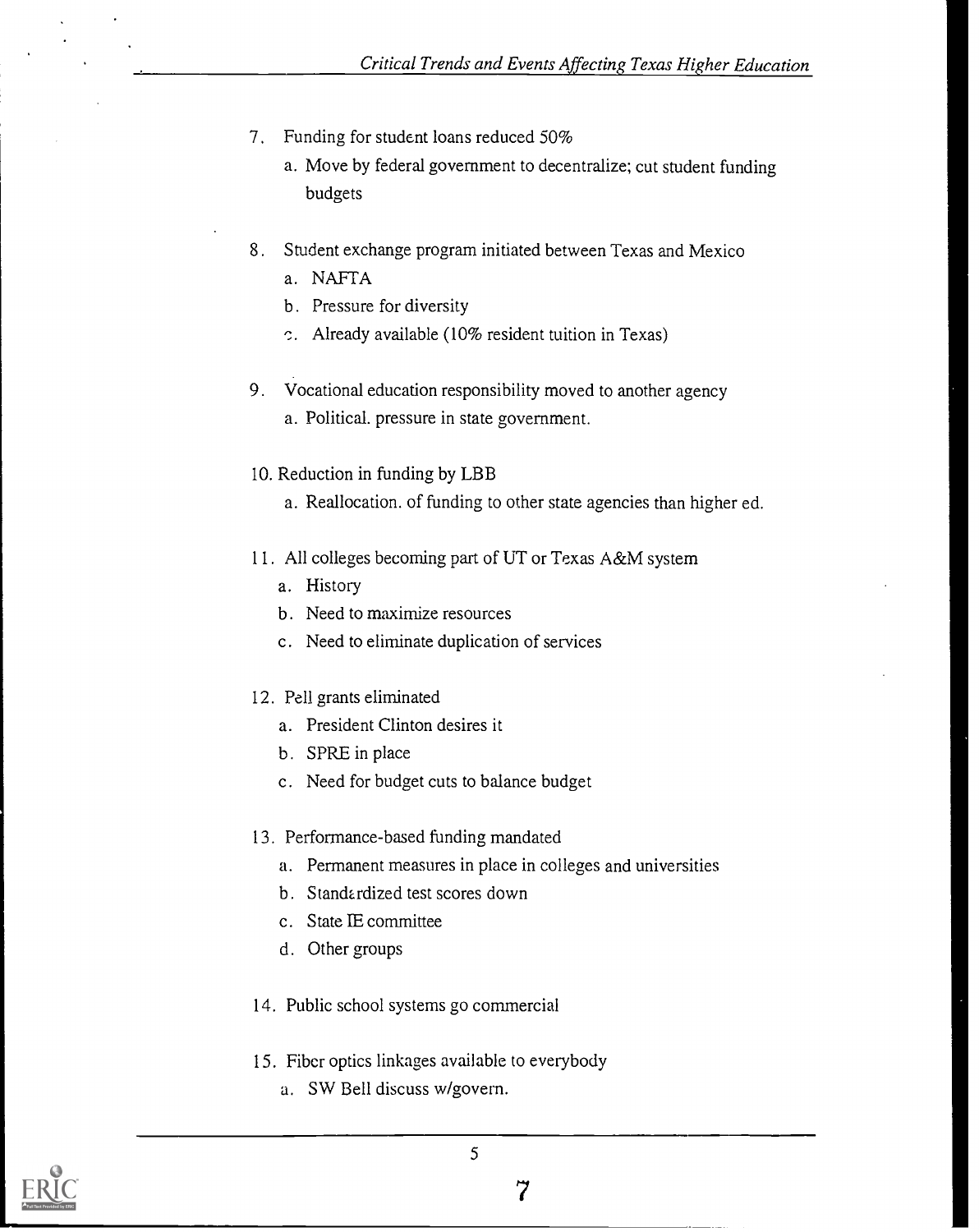- b. Tremendous growth of e-mail and use of the Internet
- c. Funding from Feds and State government for telecommunications

A major point of this exercise is to focus attention of potential events that could affect the future of our organization. Therefore, the event statements need to be specific (i.e., "Pell grants eliminated," or "Pell grants reduced 50%") as opposed to "Reduction in student aid." "Fiber optic linkages available to everybody" is a bit unclear. Is "everybody" all faculty? Faculty, staff and students? All businesses? All homes?

One reason for being specific is that by making event statements concise, we can use them productively in estimating their probability and their impact. This was the focus of the probability/impact exercise, described below.

#### Probability/Impact Analysis

Each group selected one event. Group members first independently estimated the probability of the event occurring within the planning time frame (typically 3, 5, or 10 years) and, if it did occur, its degree of positive an its degree of negative impact on Texas higher education. The task was then as a group to get the reasoning out on the table for disparate forecasts. In essence, the group facilitator asked these questions: what is the reasoning behind a vote that the event is not likely to occur? What is the reasoning behind a vote that the event is highly likely? What is the reasoning behind the vote that the event, if it occurred, would be highly damaging to Texas higher education; what is the reasoning behind the vote that if the event occurred, it would strengthen Texas higher education?

What follows is the reasoning behind the probably and impacts of three events, followed by a recommendation to a hypothetical task force established by the governor on the future of Texas Higher Education.

#### 1. Statewide Internet access by 75% of Texas colleges and universities within 5 yrs.

a. Arguments for high probability

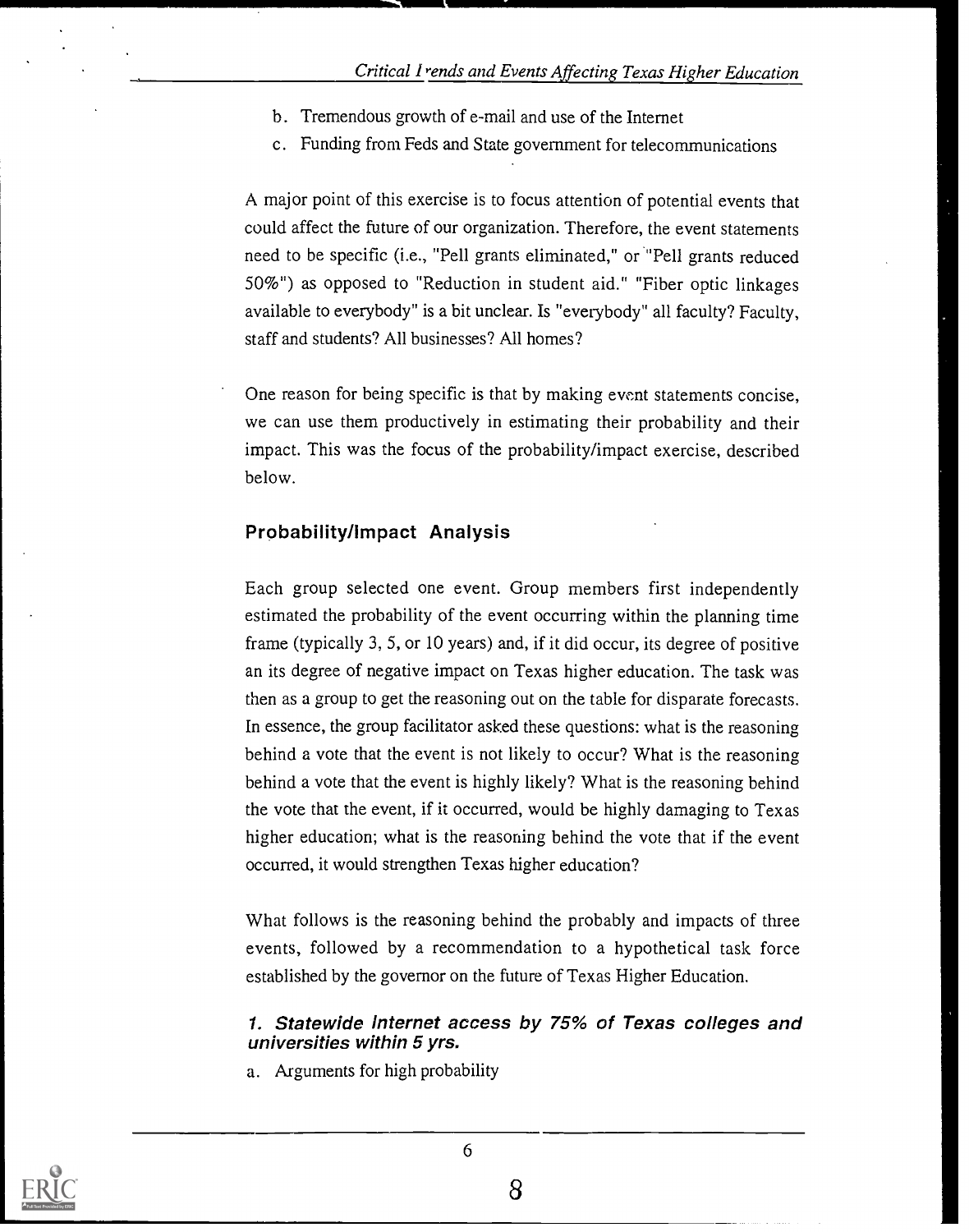- 1. Institutions are isolated
- 2. Strong sentiment to reallocate resources so that Texas will not be left behind
- b. Arguments for low probability
	- 1. Colleges and universities slow to move

#### Recommendations:

- a. Increase state allocation of funds
- b. Implement professional development activities

### 2 Complete elimination, of Pell grants

- a. Arguments for high probability;
	- 1. Quality getting more stringent
	- 2. Pell grants have already been eliminated for prisoners
	- 3. Talk of "underwriting" education w/in particularly needed areas
	- 4. Replacement programs will be used (may be better ones)
	- 5. Pell grants don't look at current financed
- b. Arguments for low probability:
	- I. Political suicide to eliminate
- C. Impact
	- 1. May have different type students on campus
	- 2. Benefit to taxpayers
	- 3. Catastrophic in the short run; will need to provide financial support for economically disadvantaged students
- d. Recommended actions
	- 1. Attach lottery money to education
	- 2. Tie commitments to grant/loans
	- 3. Initiate cooperative ventures with businesses
	- 4. Tie grants to perceived needs for state
	- 5. Initiate state income tax
	- 6. Initiate state education tax

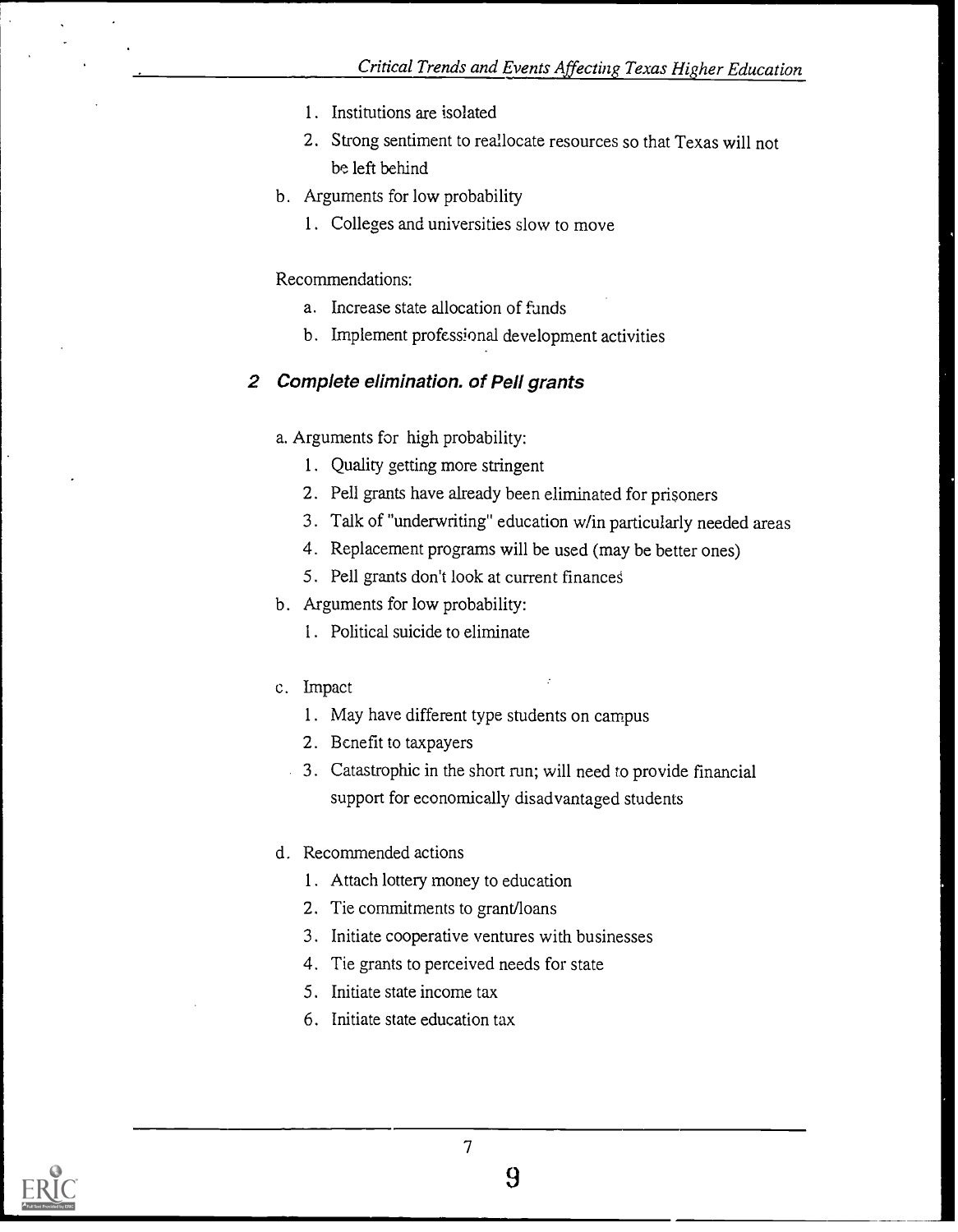# 3. 50% of college and university students in Texas are non-resident, utilizing distance education

[NOTE: distance education is electronic; students and teachers are not at the same location; interaction is real time]

- a. Probability: 80-90%
	- I. Distance education is cheap, efficient
	- 2. Increase numbers of non-traditional students
	- 2. Information revolution makes it possible
	- 3. Infrastructure exists (Internet, 50% of homes have PCs)
	- 4. Access/enrollment pressures on campus
- b. Impact:
	- 1. Positive: revolutionary to moderate
		- a. access to higher education nearly universal
		- b. curriculum delivery, instruction models available
	- 2. Negative: catastrophic
		- a. makes faculty jobs, print media obsolete
		- b. loss of socializing effects of campus life

# Recommendations

- 1. Increase funding for distance learning technology (hardware and faculty professional development activity in distance learning techn- ..gies
- 2. Preserve campus "metaphysics" (i.e., what it means to live among other students, scholars, etc.)
- 3. Implement quality assurance activities for distance learning

# Impact Network Analysis

Another analysis technique is the impact network. In this analysis, assume that an event has occurred. What are the resulting first, second, third, etc. order impacts? The exercise focuses on first identifying first-order impacts (i.e., what would happen as a consequence of the event occurring?) After all first-order impacts are exhausted, take each first-order impact and ask the question, What would happen if this impact occurred? These are secondorder impacts. When this analysis is exhausted, take eaci second-order

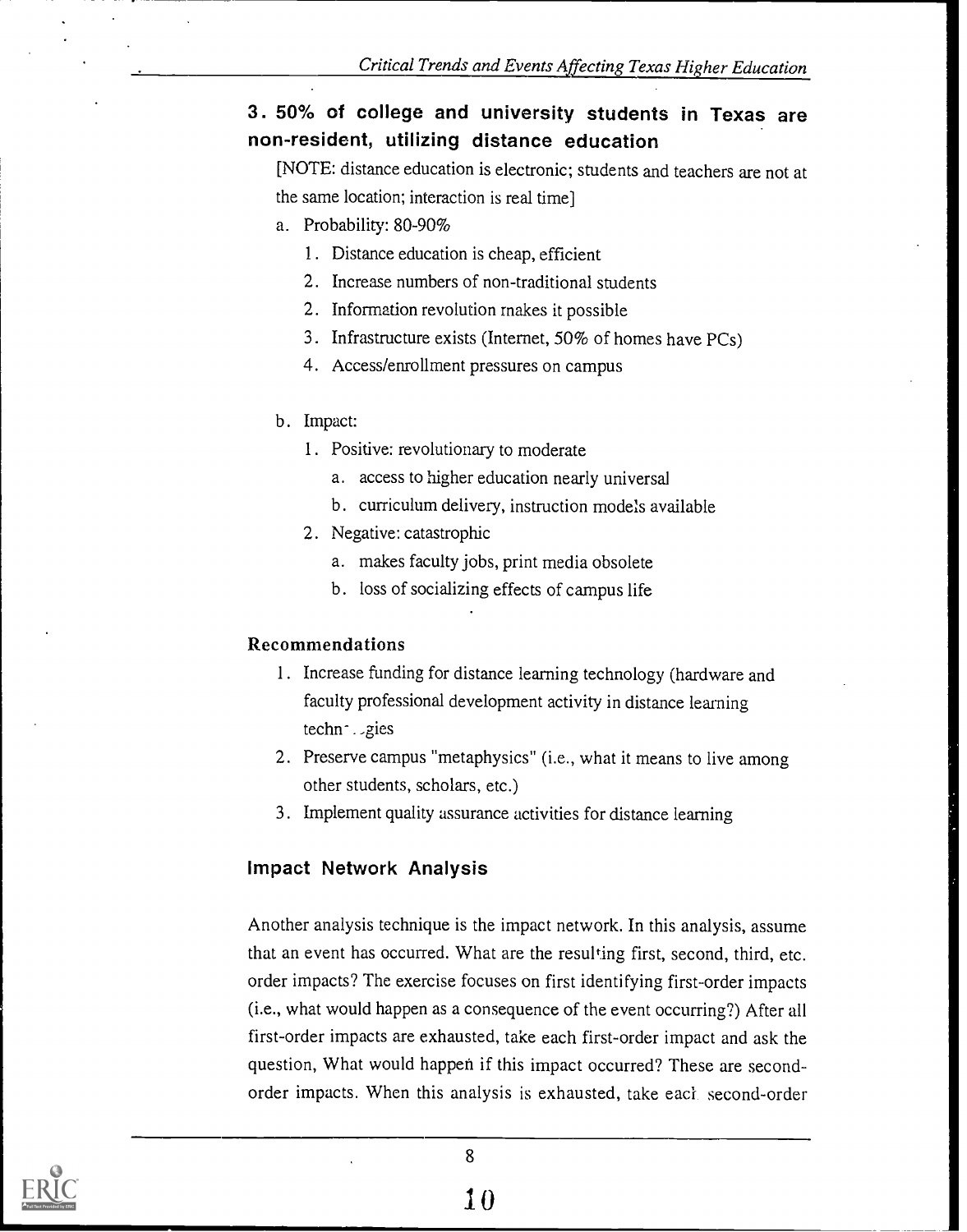impact and ask the question, What would happen if this impact occurred? And so on.

Below are the results of an impact network analysis conducted, as all the exercises in the workshop, in a restricted time-frame.

# 1. The Texas Higher Education Coordinating Board disbanded

First order

- 1. Reporting effects shifted to other agencies
- 2. More local control over programs, delivery. systems Second order:
- 1. Greater diversity
- 2. Duplication

Third order

- 1. Negative public reaction
- 2. Only system institutions.
- 3. More local responsibility for quality assessment/db management
- 4. Additional advisory boards
- 5. More consultants increased cost of obtaining expertise and advice
- 6. Oversight and distribution of statewide data bases

#### Recommendations

- 1. Consolidate Texas Education Agency and Texas Higher Education Coor
- 2. Assign other agencies responsibility. for collecting and providing access to statew
- 3. Don't disband the coordinating board
- 4. Reinvent the coordinating board

# 2. Performance-based funding for all institutions

First order impacts

- 1. IR offices is now more important.
- 2. IR offices gain additional staff
- 3. More reporting required
- 4. Increased admission standards.
- 5. Decreased enrollment
- 6. Increased number of high performers, decreased low performers
- 7. Eliminate. open-door policies

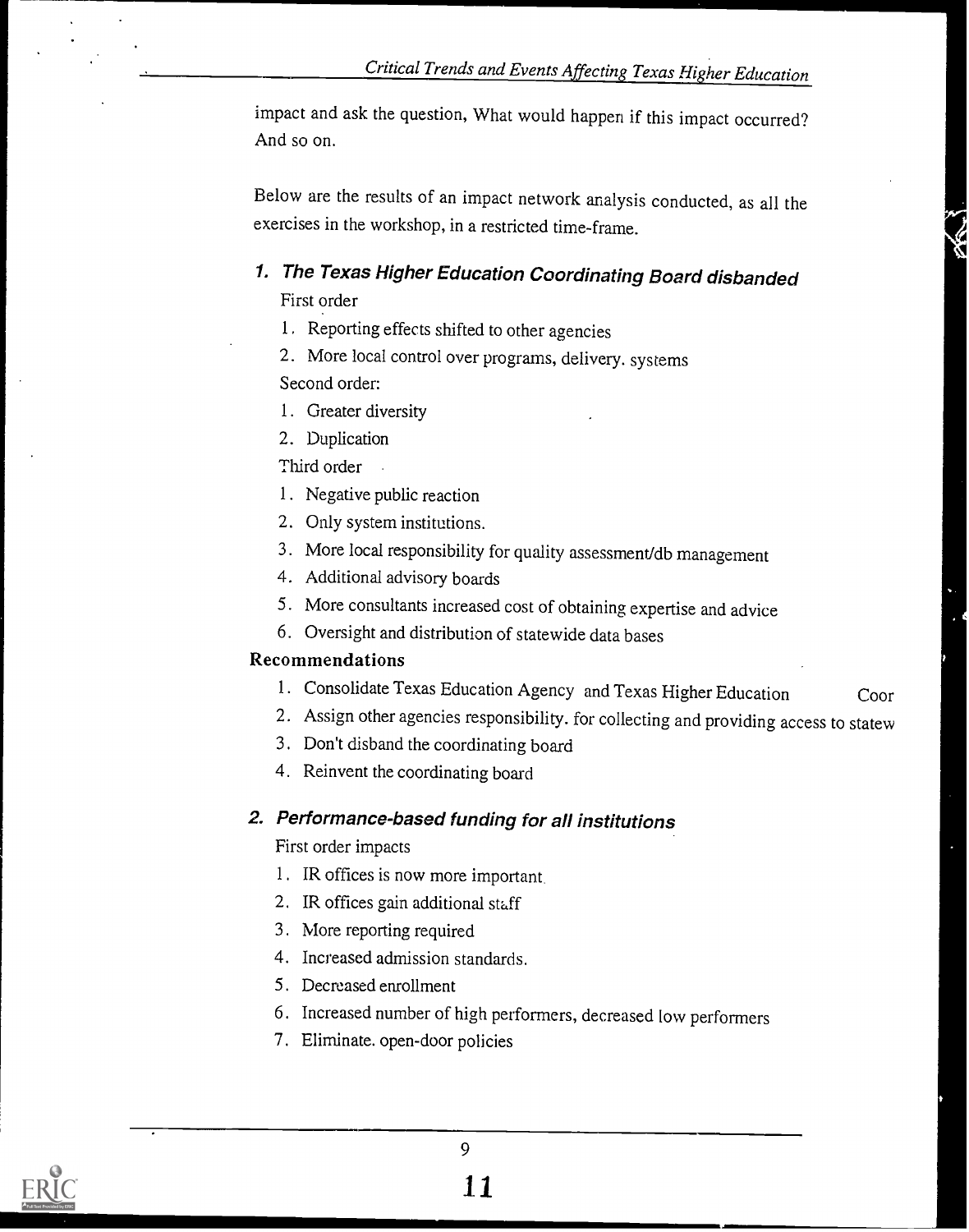#### Second-order impacts

- 1. Changes in enrollment
- 2. Changes in demographic profile of students
- 3. Change curriculum (to meet needs of better students more effectively)
- 4. Some institutions receive more funding
- 5. Decreased funding for others

#### Third order impacts

- 1. Decrease in number of programs
- 2. Some institutions close
- 3. Decreased access to higher education
- 4. Some institutions reevaluate missions

#### Recommendations

- 1. Keep same funding formula, not performance based
- 2. Reward high performance with incentives
- 3. Design separate measures of performance funding with rewards for each measure
- 4. Increase overall educational funding
- 5. Assure educational (postsecondary) access to all Texans

# 2. 50% reduction in student loan funds

First-order impacts

- 1. Decreased accessibility to higher ed.
- 2. Loss of state funding
- 3. Decreased enrollment

#### Second-order impacts

- 1. Decreased faculty, staff
- 2. Decreased skilled labor for workforce
- 3. More opportunity for cooperation with industry
- 4. Decreased enrollment
- 5. Elimination of some programs

#### Third-order impacts

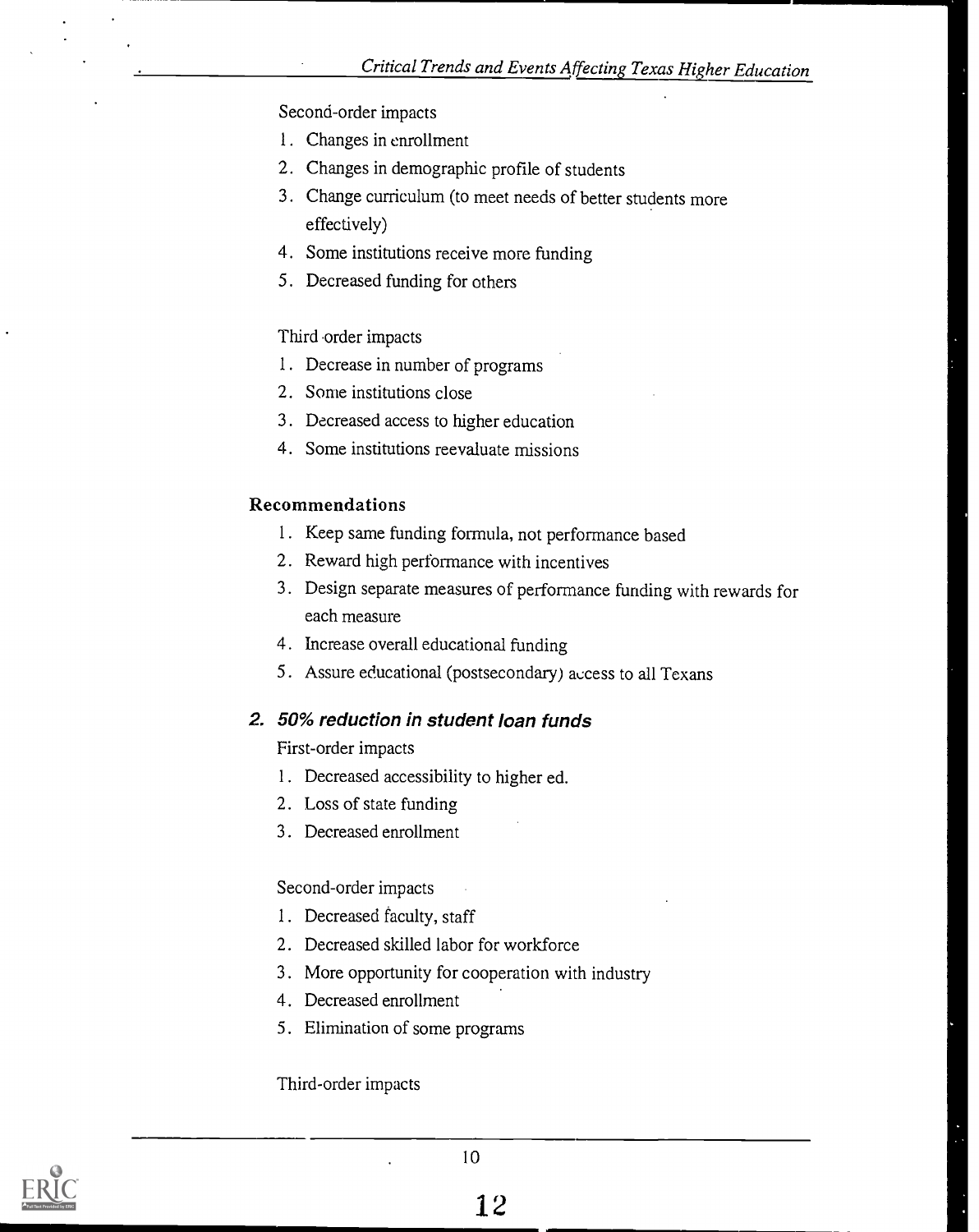- 1. Development of alternative curriculums
- 2. Combination of programs
- 3. Decreased revenue
- 4. Identification of other sources for student financial aid
- 5. Reorganized academic programs
- 6. Recognized opportunity for new growth
- 7. Changed mission

#### Recommendations

- 1. Increase state level student loan funding
- 2. Provide loan money to businesses to underwrite internships

# **Discussion**

Establishing a comprehensive environmental scanning system on a campus to inform planning requires a good deal of time from everyone involved in the process. Fortunately, we can take advantage of the information highway and can share resources via Horizon List and Horizon Home Page. Horizon List offers the opportunity to respond to draft articles focusing on emerging trends and potential events (for example, these proceedings will be inserted on the list for discussion when I get home). Horizon Home Page has a futures planning database of abstracts describing signals of change in the macroenvironment that can affect education; please review this section and please add to it. You may subscribe to Horizon List by sending the following message to listserve@unc.edu: subscribe horizon <yourfirstname> <yourlastname>. You may view and contribute to Horizon Home Page by turning your browser to the following URL address: http://sunsite.unc.edu/horizon.

To stimulate and focus discussion of the implications of emerging tends and potential events on your campus, recommend to the chair of your planning committee that she/he order a site license subscription to On the Horizon. View each issue of On the Horizon as a pump-primer to organizational planning. For example, the chair's cover letter to the first issue should urge planning committee members to consider how the content of particular items

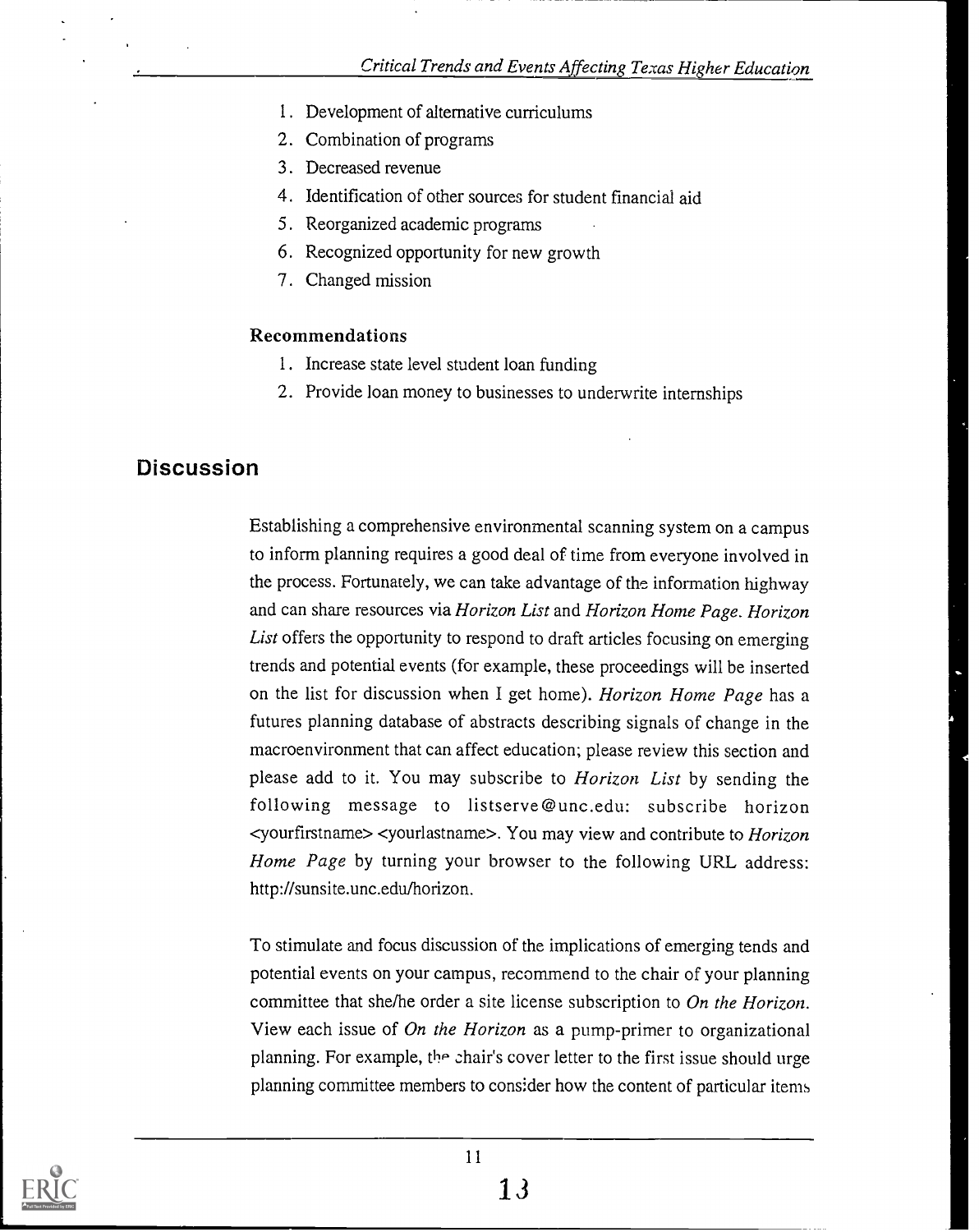in the newsletter affect the institution and to write down their thoughts (or send them to the group via e-mail); their collective thoughts would be used to begin discussion at the next committee meeting.

Before the meeting, the cnair could compose a questionnaire identifying those articles in On the Horizon that may affect either the organization as a whole or particular curricular programs. He/she should ask committee members to rank-order the most important ones, and follow this rank order for the discussion agenda.

As the committee becomes accustomed to this process, the chair should request members to send articles, notes, or commentary that they encounter in their reading and at conferences about potential developments that could affect the organization. They should use the structure of the newsletter: send information about signals of change in the STEEP (i.e., social, technological, economic, environmental, and political) categories, particularly on the local and regional levels (On the Horizon tends to focus on the national and international levels). The reason for using this structure is that developments in one sector affect developments in other sectors (i.e., a war in the Middle East affects fuel prices everywhere); therefore, in order to anticipate change, we need to look for developments that may have direct or indirect effects on the organization.

Committee members should examine sources for change in relevant variables (e.g., immigration, price of computers, mood of voters). What change is already taking place? Is there a movement upward or downward? What are the projections? What are the emerging trends (i.e., what combinations of data points--past trends, events, precursors-suggest and support the early stages of a possible trend)? What external events, policies, or regulatory actions would affect or be affected by the projections? They should look for forecasts by experts, and append their own implications section to the emerging issues, critical trends, or potential developments when they send their information items.

The chair should summarize the articles and their implications in the cover letter when sending the next issue of On the Horizon, and include a

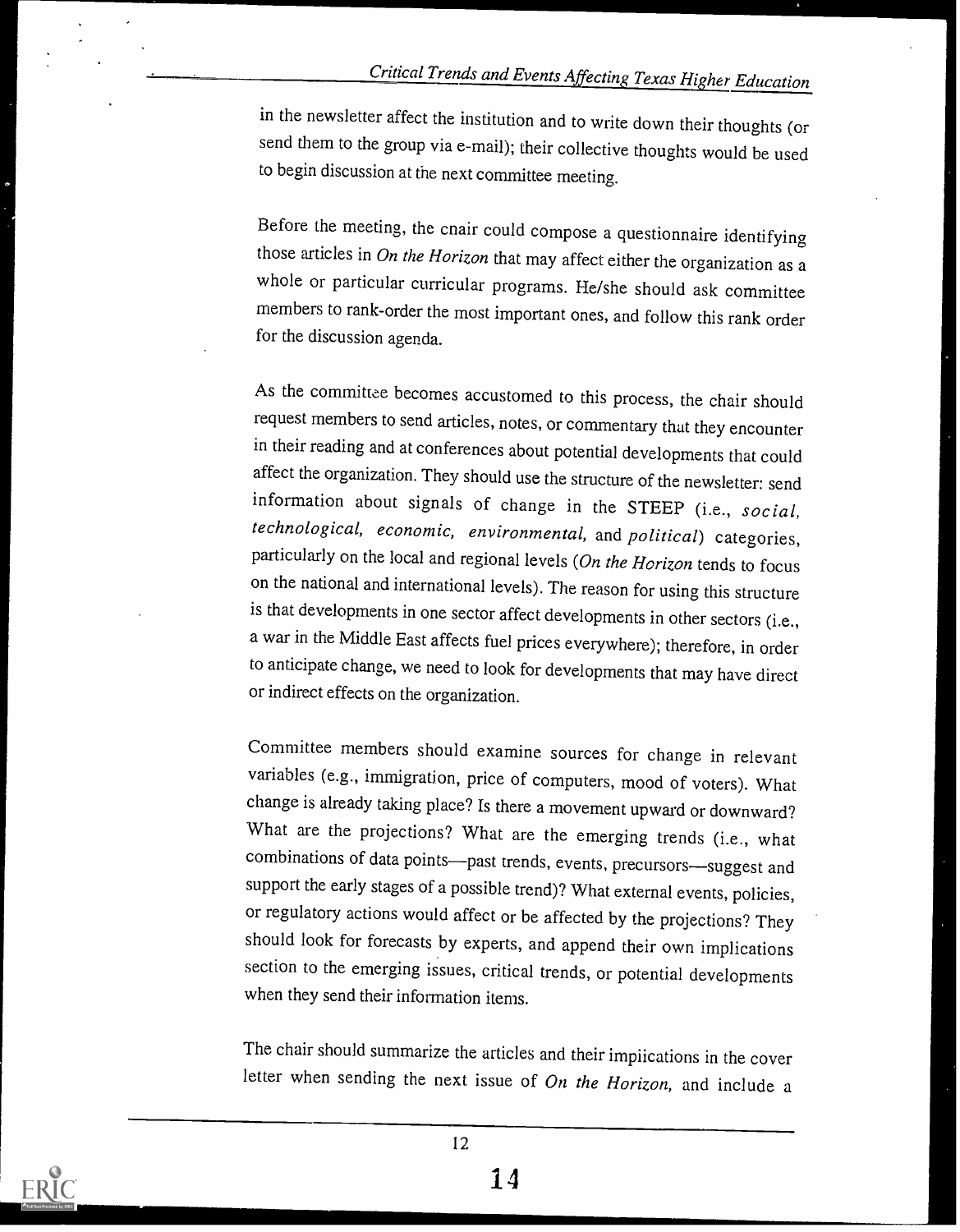questionnaire asking each committee member to rank the five most important items submitted by the committee or included in the newsletter.

The agenda for the planning meeting should include the top items. At the meeting, focused around these items, committee members should draw out the implications of the potential developments for ongoing organizational and program planning. They may want more information about a particular trend or potential event. In this case, enlist the aid of a research staffer or librarian (who should be on the planning committee anyway).

Regularly circulating information about potential developments and asking committee members to think of their implications reinforces a futureoriented posture in our colleagues. They will begin to read, hear, and talk about this information not only as something intellectually interesting but as information they can use in practical organizational planning.

# Conclusion

The preconference workshop was conducted in a restricted time frame. It was, however, sufficient to give you experience in using several basic approaches to transform information into strategic intelligence for your institution. This experience, in conjunction with the references sited earlier, should help you establish and maintain an environmental scanning capability on your campus.

You have other resources available. One of the major reasons for publishing On the Horizon is to bring you and your colleagues the expertise and foresight of an exceptional and diverse editorial board. Our objective is to alert you to potential developments and emerging trends that may affect your organization so that you can plan for the future more effectively.

Horizon List and Horizon Home Page allow you to participate in and contribute to an on-going dialogue of signals of change in the external environment and their implications for the future of education. Please subscribe to *Horizon List*, browse *Horizon Home Page*, and enter into these important discussions with colleagues all over the world.